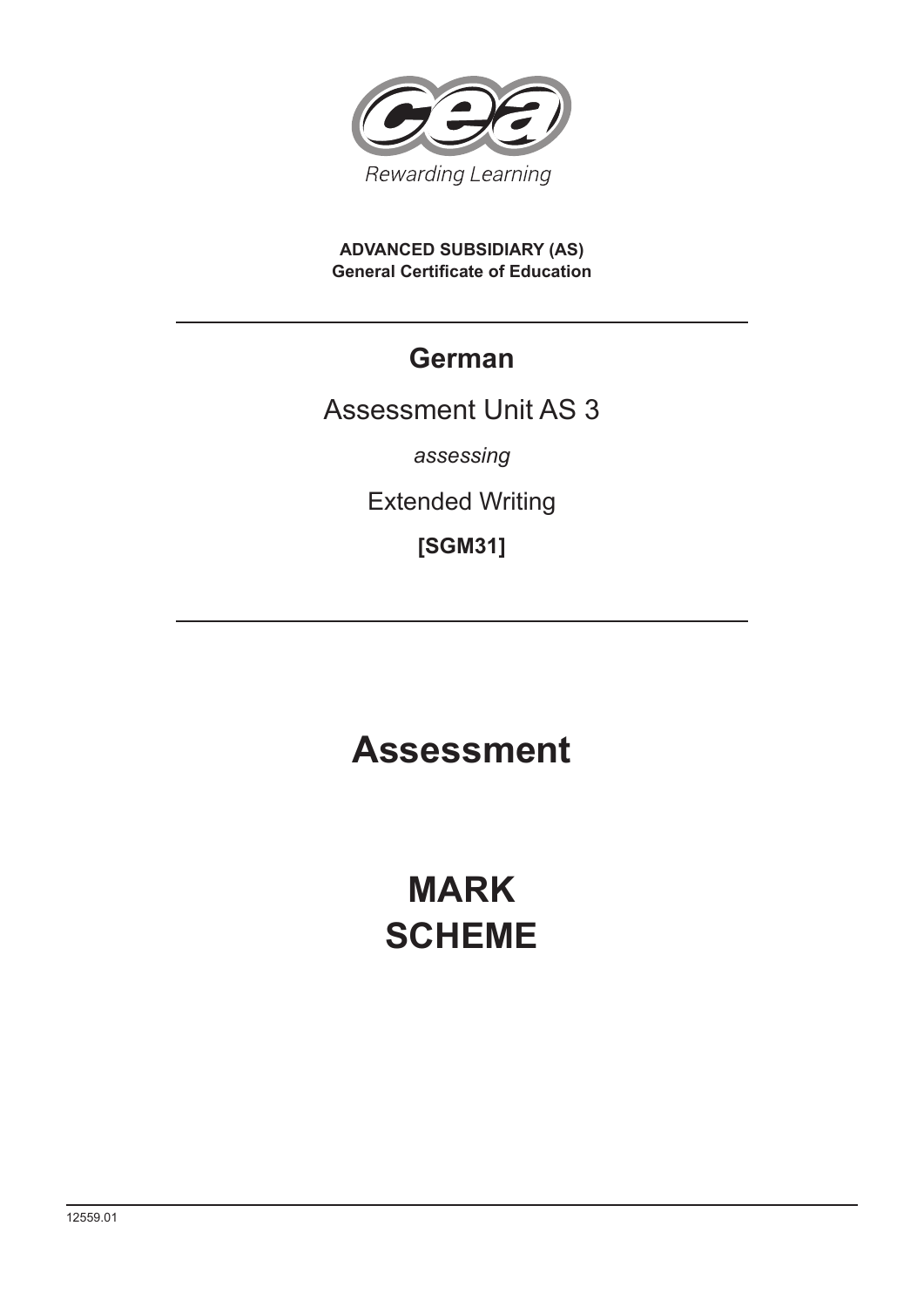#### **General Marking Instructions**

#### *Introduction*

The main purpose of this mark scheme is to ensure that CCEA Assessment Resources are marked accurately, consistently and fairly. The mark scheme provides teachers with an indication of the nature and range of candidates' responses likely to be worthy of credit. It also sets out the criteria which they should apply in allocating marks to candidates' responses.

#### *Assessment objectives*

Below are the assessment objectives for **GCE German**

Candidates should be able to:

- **AO1** Understand and respond, in speech and writing, to spoken language drawn from a variety of sources, including face-to-face interaction.
- **AO2** Understand and respond, in speech and writing, to written language drawn from a variety of sources.
- **AO3** Manipulate the language accurately and appropriately, in spoken and written forms, using a range of lexis and structure.
- **AO4** Show knowledge and understanding of, and respond critically and analytically to, different aspects of the culture and society of countries and communities where the language is spoken and demonstrate critical analysis and evaluation of works created in the language studied.

#### *Quality of candidates' responses*

In marking the CCEA Assessment Resources, teachers should be looking for a quality of response reflecting the level of maturity which may reasonably be expected of a 17 or 18-year-old.

#### *Flexibility in marking*

Mark schemes are not intended to be totally prescriptive. No mark scheme can cover all the responses which candidates may produce. In the event of unanticipated answers, teachers are expected to use their professional judgement to assess the validity of answers.

#### *Positive marking*

Teachers are encouraged to be positive in their marking, giving appropriate credit for what candidates know, understand and can do rather than penalising candidates for errors or omissions. Teachers should make use of the whole of the available mark range for any particular question, and be prepared to award full marks for a response which is as good as might reasonably be expected of a 17 or 18-year-old.

#### *Awarding zero marks*

Marks should only be awarded for valid responses and no marks should be awarded for an answer which is completely incorrect or inappropriate.

#### *Types of mark schemes*

Mark schemes for tasks or questions which require candidates to respond in extended written form are marked on the basis of levels of response which take account of the quality of written communication.

Other questions which require only short answers are marked on a point for point basis with marks awarded for each valid piece of information provided.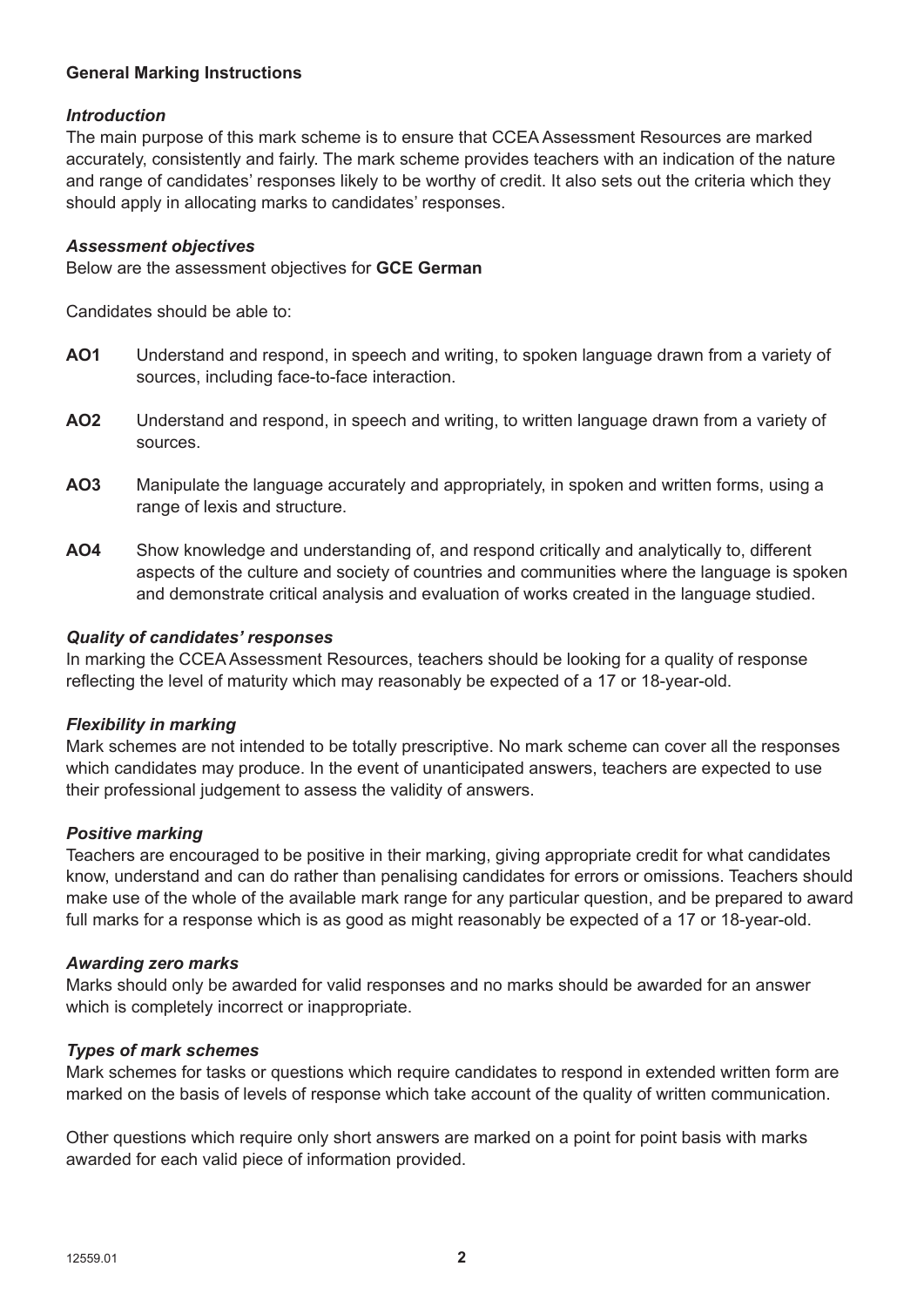#### *Levels of response*

In deciding which level of response to award, teachers should look for the 'best fit' bearing in mind that weakness in one area may be compensated for by strength in another. In deciding which mark within a particular level to award to any response, teachers are expected to use their professional judgement.

The following guidance is provided to assist teachers.

- *Threshold performance:* Response which just merits inclusion in the level and should be awarded a mark at or near the bottom of the range.
- • *Intermediate performance:* Response which clearly merits inclusion in the level and should be awarded a mark at or near the middle of the range.
- *High performance:* Response which fully satisfies the level description and should be awarded a mark at or near the top of the range.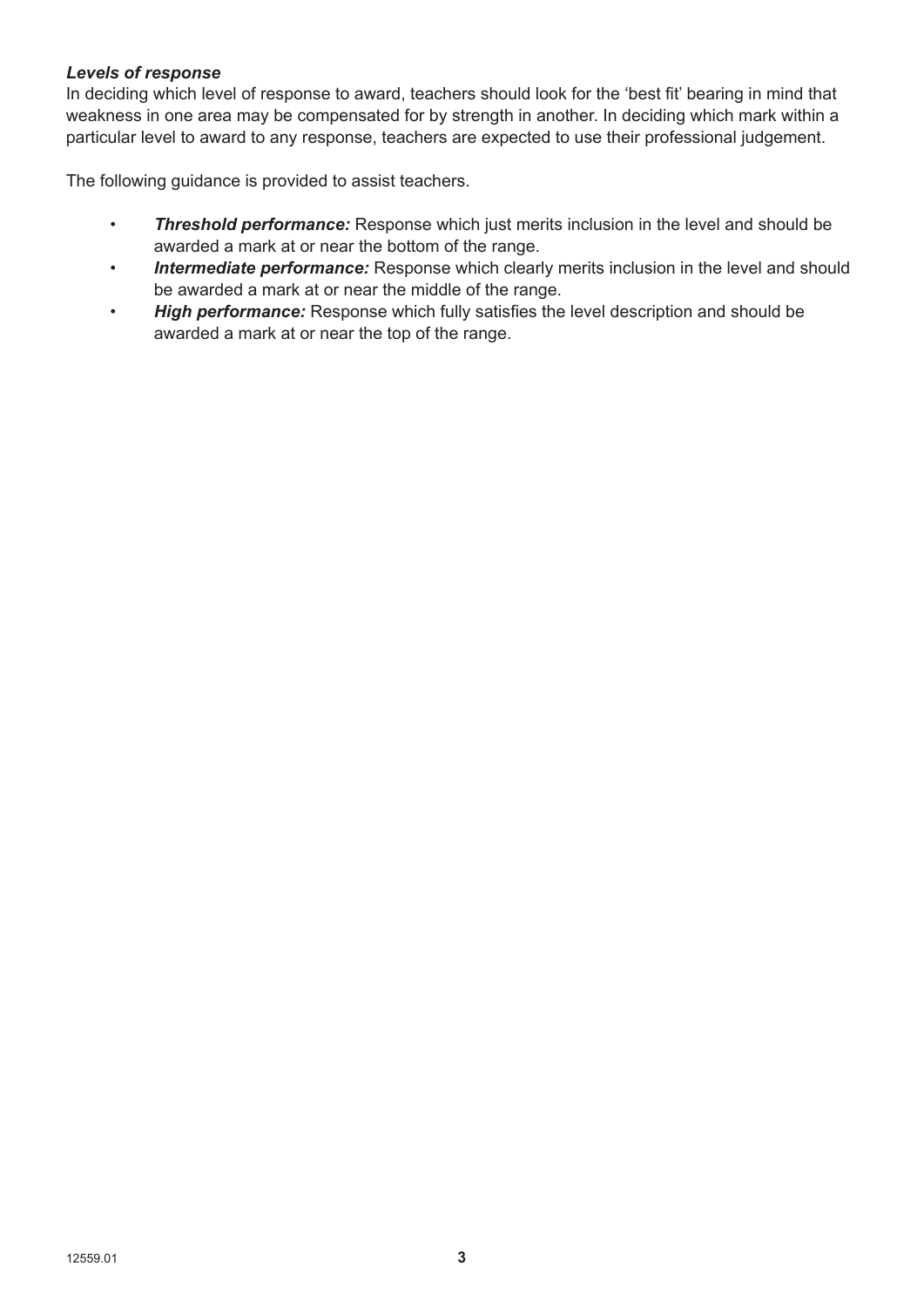#### **Extra Guidance for Teachers Summer 2021: AS 3: Extended Writing**

#### **Assessment Objectives**

At AS level the emphasis is much more on knowledge and understanding of the text/film. Analysis is not expected at this level but may serve as an indicator of an excellent performance. The main expectation will be on the student's ability to show that they know and fully understand the text/film and can express and justify opinions on the work.

In this paper the assessment objectives are intended to assess discrete but related aspects of the response. AO3 is usually straightforward in its focus on the level and correctness of the language used. Differentiation between AO2 and AO4 requires more subtlety. AO2 assesses how well the student has understood and responded to the question. Hence the emphasis in AO2 on 'question' and 'task'. The structure of the response is key to showing that understanding and articulating a persuasive response. This assessment objective focuses very clearly on how effectively the candidate has answered the question asked. AO4 assesses how well the student has supported that answer with detailed and accurate reference to the text/film in a way that relates to the question asked. Inclusion of knowledge of the text/film that is not directly related or required by the question should not attract marks.

#### **AS 3 Extended Writing**

#### **Target Assessment Objective AO2**

| <b>Band</b>    | <b>AO2 Performance Descriptors</b><br><b>Understanding</b>                                                                                                                                                                  | <b>Marks</b>    |
|----------------|-----------------------------------------------------------------------------------------------------------------------------------------------------------------------------------------------------------------------------|-----------------|
| 5              | The candidate demonstrates an excellent understanding of the<br>requirements of the question. The question is addressed appropriately<br>and coherently with minimum repetition. Material relates very well to the<br>task. | $[29]$ - $[35]$ |
| $\overline{4}$ | The candidate shows a very good understanding of the requirements of<br>the question. The question is addressed appropriately and coherently.<br>Material relates well to the task.                                         | $[22]$ - $[28]$ |
| 3              | The candidate shows good understanding of the requirements of the<br>question. The response may be of a general nature, lacking structure or<br>uneven.                                                                     | $[15] - [21]$   |
| 2              | The candidate shows quite limited understanding of the requirements of<br>the question. The response may be unstructured or inconsistent.                                                                                   | $[8] - [14]$    |
|                | The candidate shows very limited understanding of the requirements of<br>the question. Little relevant information is given.                                                                                                | $[1]-[7]$       |
| 0              | No valid response/incorrect/inappropriate/not worthy of credit.                                                                                                                                                             | [0]             |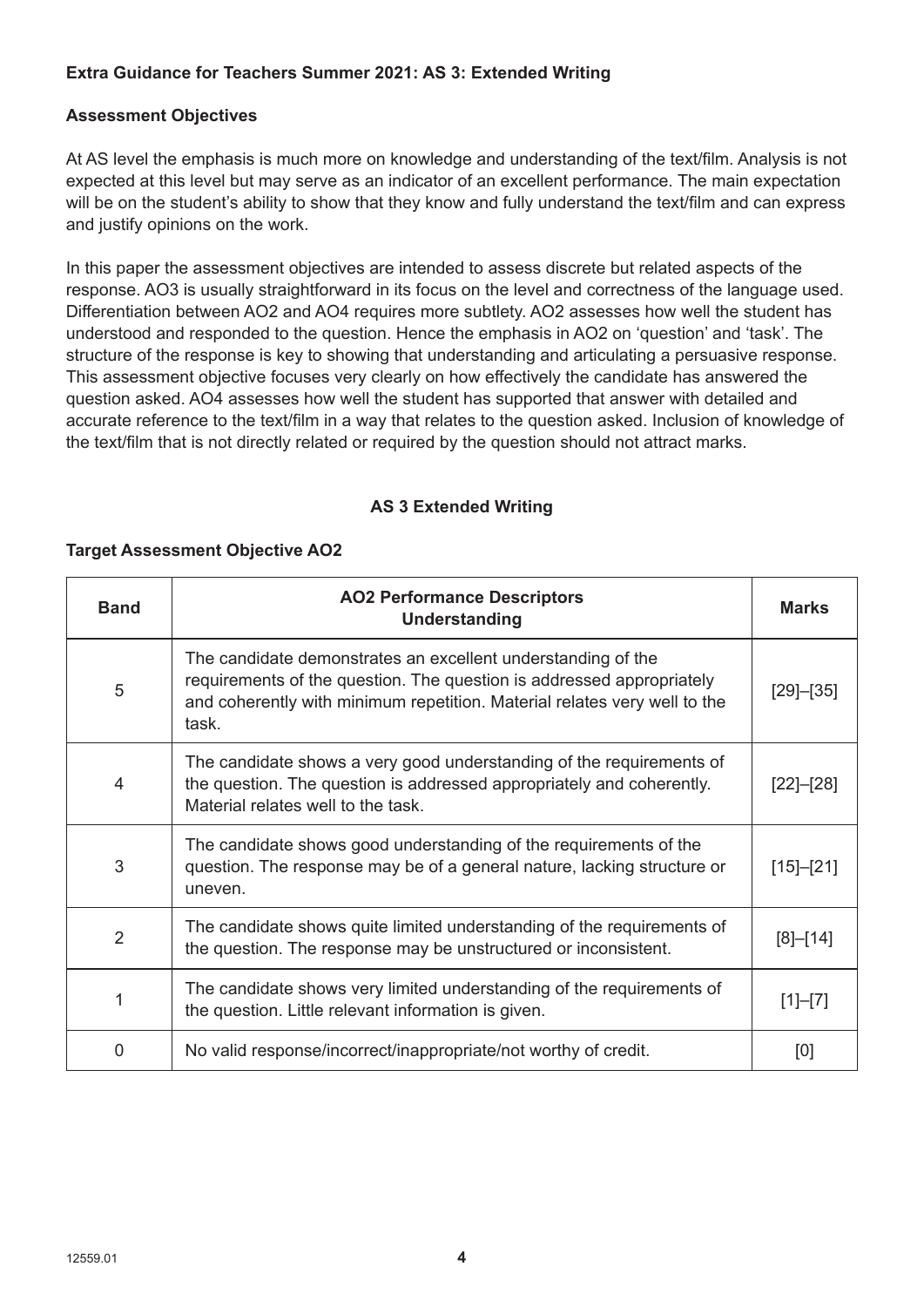#### **Target Assessment Objective AO4**

| <b>Band</b>    | <b>AO4 Performance Descriptors</b><br><b>Knowledge</b>                                                                                                                                                                          | <b>Marks</b>  |
|----------------|---------------------------------------------------------------------------------------------------------------------------------------------------------------------------------------------------------------------------------|---------------|
| 5              | The candidate demonstrates an excellent knowledge of the film/text<br>studied and is able to focus appropriately on key aspects of the question.<br>Detailed knowledge, views, arguments and insights are presented<br>clearly. | $[17] - [20]$ |
| 4              | The candidate shows a very good knowledge of the film/text studied and<br>is able to focus appropriately on certain key aspects of the question.                                                                                | $[13] - [16]$ |
| 3              | The candidate shows good knowledge of the film/text studied and is able<br>to focus on some aspects of the question.                                                                                                            | [9]–[12]      |
| $\overline{2}$ | The candidate shows quite limited knowledge of the film/text studied.<br>There may be a lack of focus on key aspects of the question. Information<br>given may be generally vague.                                              | $[5] - [8]$   |
|                | The candidate shows very limited knowledge of the film/text studied.<br>There may be a lack of focus on key aspects of the question. Little<br>relevant information is given.                                                   | $[1]-[4]$     |
| 0              | No valid response/incorrect/inappropriate/not worthy of credit.                                                                                                                                                                 | [0]           |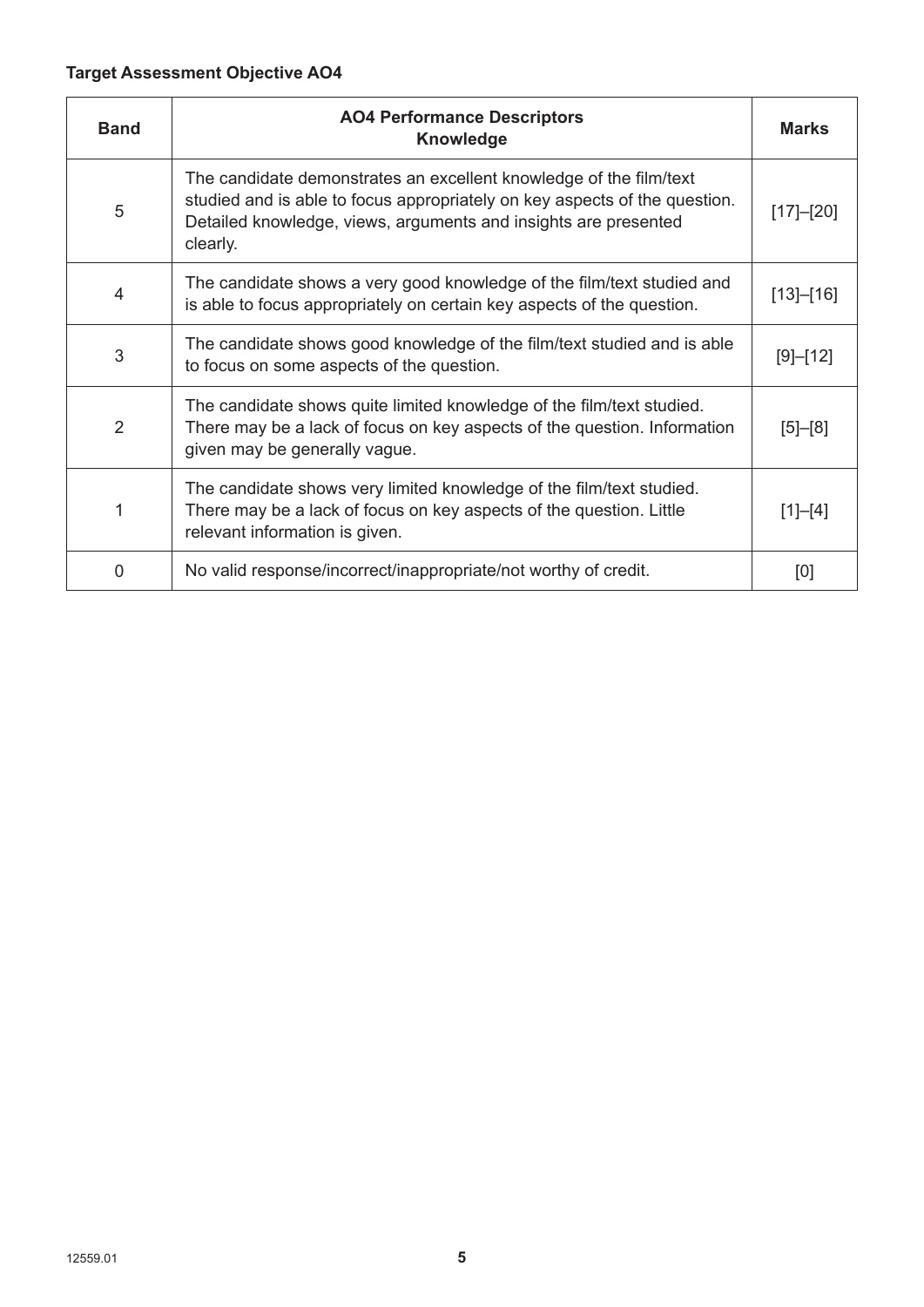| <b>Band</b>    | <b>AO3 Performance Descriptors</b><br><b>Target Language</b>                                                                                                                                                                | <b>Marks</b>  |
|----------------|-----------------------------------------------------------------------------------------------------------------------------------------------------------------------------------------------------------------------------|---------------|
| 5              | Excellent command of language with frequent examples of accurate<br>and complex structures appropriate to AS level. Examples of idiomatic<br>language evident. Some errors but only where more complex language is<br>used. | [17]–[20]     |
| 4              | Very good, clear well-structured language much in evidence. Few basic<br>errors and some use of more complex idiom and structures evident.                                                                                  | $[13] - [16]$ |
| 3              | Good control of basic grammar and structures evident. Generally<br>characterised by some lack of complex language and quite limited<br>vocabulary with frequent misspellings. There may be some use of<br>anglicised forms. | [9]–[12]      |
| $\overline{2}$ | Frequent errors and inconsistent control of basic grammar and<br>structures. Generally has difficulty with basic vocabulary and may revert<br>to use of anglicised forms or English words. Quite limited.                   | $[5] - [8]$   |
| 1              | Predominance of grammatical and lexical errors that inhibit<br>communication. Very limited command of idiom and vocabulary. Regular<br>misspellings. Gaps and use of English common. Very limited.                          | $[1]-[4]$     |
| $\Omega$       | No valid response/incorrect/inappropriate/not worthy of credit.                                                                                                                                                             | [0]           |

**Marks for AO2 [35]**

**Marks for AO4 [20]**

**Marks for AO3 [20]**

**Total marks [75]**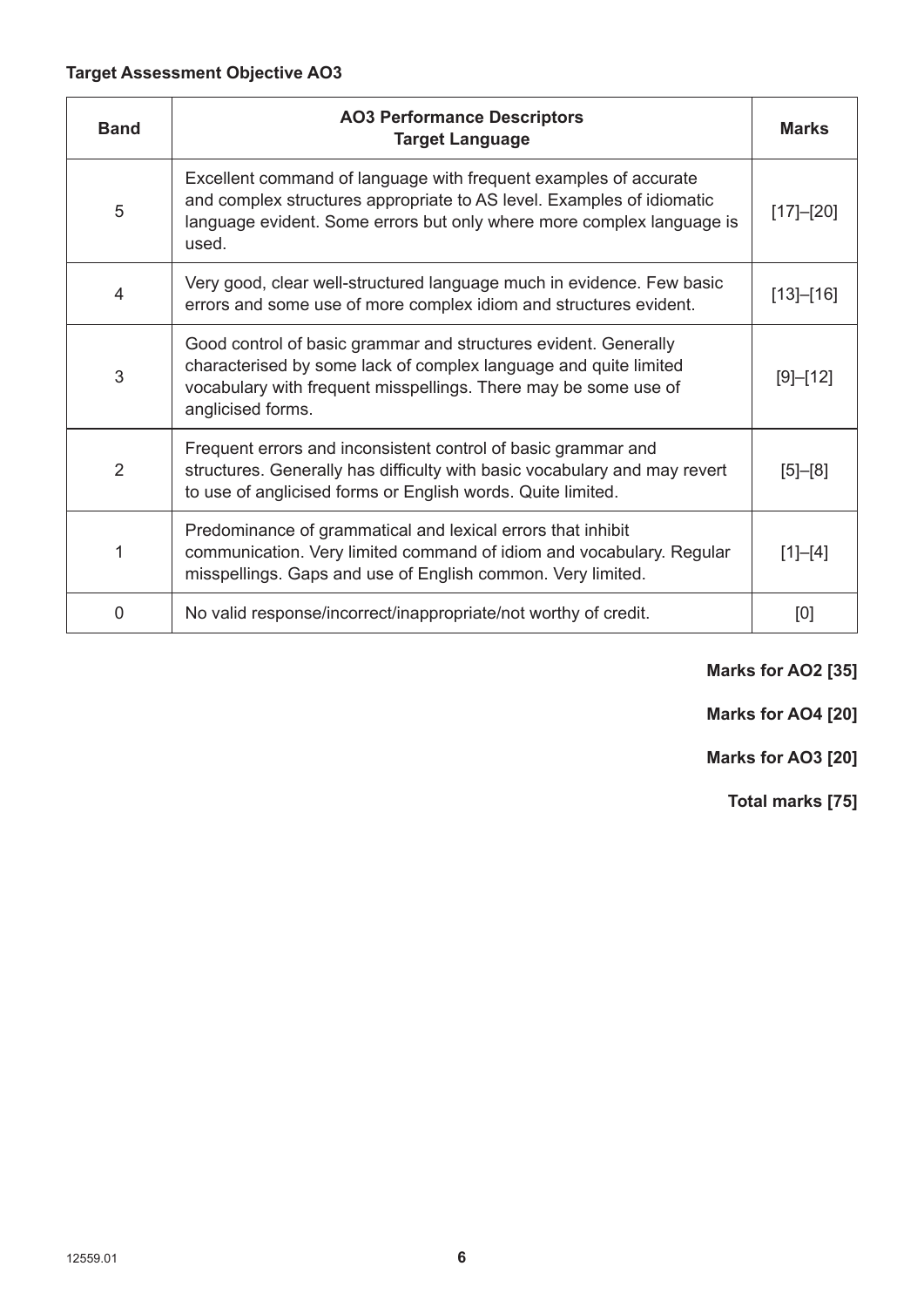#### **Extended Writing: Indicative Content**

#### **Indicative Content**

The indicative content is in no way to be used as a means of grading the essay. These suggestions are presented as possible responses and have been drawn up by a team of examiners. Essays should be graded using the three grids for the three Assessment Objectives. The indicative content is offered as support for teachers and can be used when preparing for future examinations or mock examinations. In other words, a response should not be 'marked down' for not having all of these suggested points.

The indicative content is suggestive and not prescriptive nor exhaustive. Alternative content may be acceptable if it is appropriate to the question asked and leads to a well-structured and coherent response and if it is grounded in pertinent textual reference (AO4). Grounding points in the text/film may be by direct quotation, paraphrase or specific allusion. This should be done clearly and accurately so that the teacher can easily see where the text/film supports the point being made.

Key points to note:

- Candidates must address the three bullet points.
- There is no word limit, but if candidates write an excessive amount, they may lose marks because they may include irrelevant material and make more grammatical errors.
- For further information, please refer to the advice and guidance given in The Chief Examiner's Report.

#### **1 Samdereli:** *Almanya*

**(a) Inwiefern symbolisiert Cenk die dritte Generation der Einwanderer?**

#### • **sein Aufwachsen in einer deutsch-türkischen Familie**

Eltern/Großeltern/Tanten und Onkel; sowohl deutsche als auch türkische Kultur (Essen, Bräuche etc) ganz normal für Cenk; Gute-Nacht-Geschichten; Cenk weiß wenig über die Türkei und die Herkunft seiner Großeltern; er kann kein Türkisch; er fühlt sich eigentlich als Deutscher, weil er in Deutschland geboren ist und dort aufwächst.

#### • **seine Identitätskrise**

Schwierigkeiten in der Schule; "Was sind wir denn jetzt – Deutsche oder Türken?"; Cenk will die Geschichte über seine Eltern und Großeltern hören; er schämt sich, dass er kein Türkisch kann; er fühlt sich gespalten.

#### • **seine Reise in die Türkei mit der Familie**

Cenk ist offen für alles, was neu ist für ihn (Essen, Sprache, Kultur); Pause im Restaurant an der Straße; Besuch beim Herrenfriseur mit Opa Hüseyin; Beerdigung; Cenk versteht am Ende des Films, dass es kein Entweder-Oder geben muss, sondern dass er beide Kulturen ausleben kann; Versöhnung in der Schule; er hält die Rede für seinen verstorbenen Opa.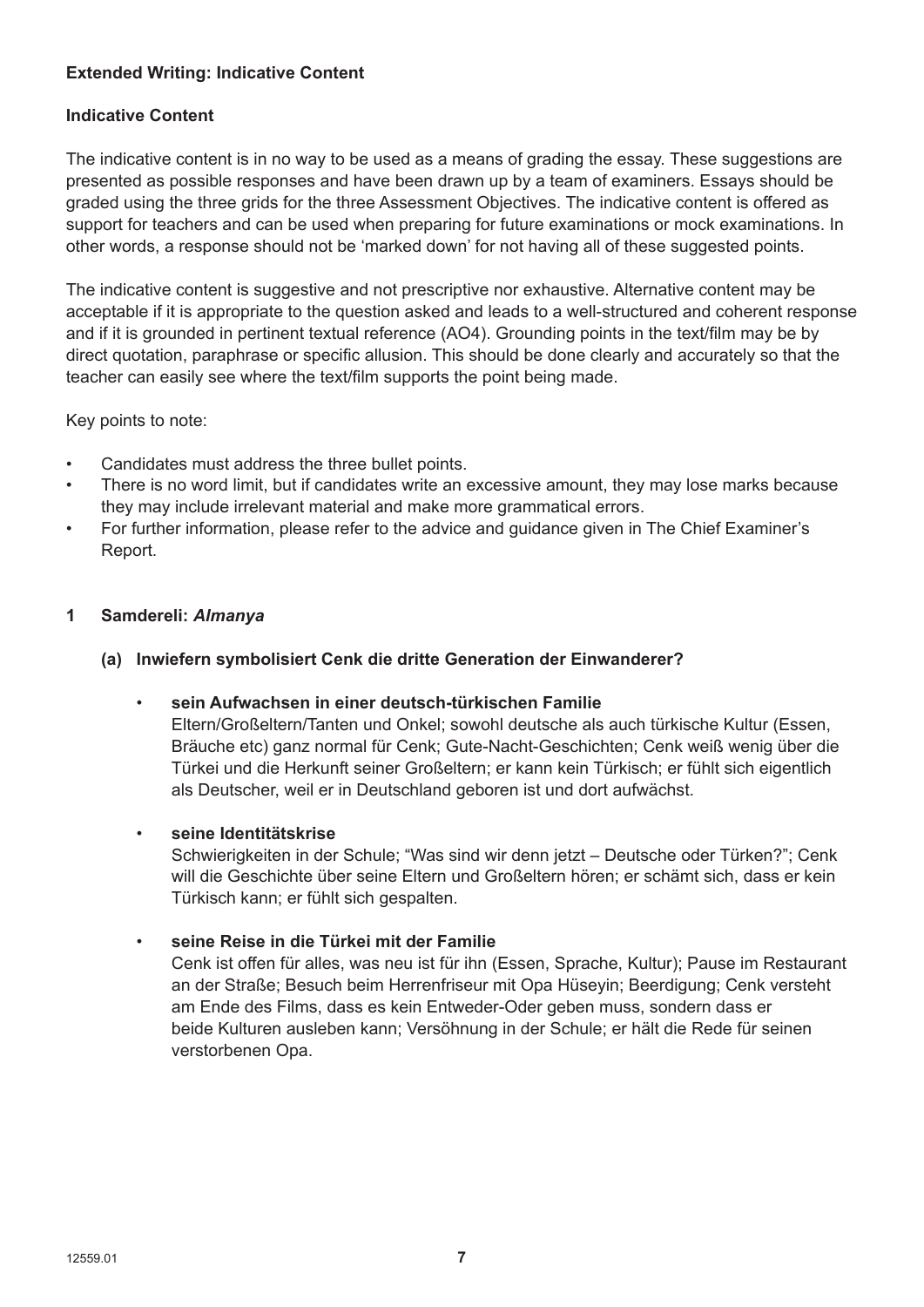#### **(b) Untersuchen Sie den Humor in diesem Film.**

#### • **Träume und Albträume**

Hüseyins Traum bevor er die deutsche Staatsbürgerschaft erhält (Schweinefleisch, Fatma im Dirndl); Muhameds Traum vor der Abreise nach Deutschland (Coca Cola, Jesus am Kreuz).

#### • **Unterschiede zwischen der deutschen und der türkischen Kultur**

Fatmas Abschied von den Freundinnen in der Türkei; Ankunft der Familie in Deutschland; die neue Wohnung in Deutschland; das erste Weihnachten in Deutschland; Kofferpacken für die Reisen in die Türkei; Cenk und Hüseyin beim Herrenfriseur.

#### • **Sprache und Sprachprobleme**

Hüseyins Ankunft in Deutschland (fiktive Sprache); Fatma beim Einkaufen; Fatmas Schwangerschaft mit Ali; Cenks kindliches Verständnis von Opas Tod ("Opa ist verdampft").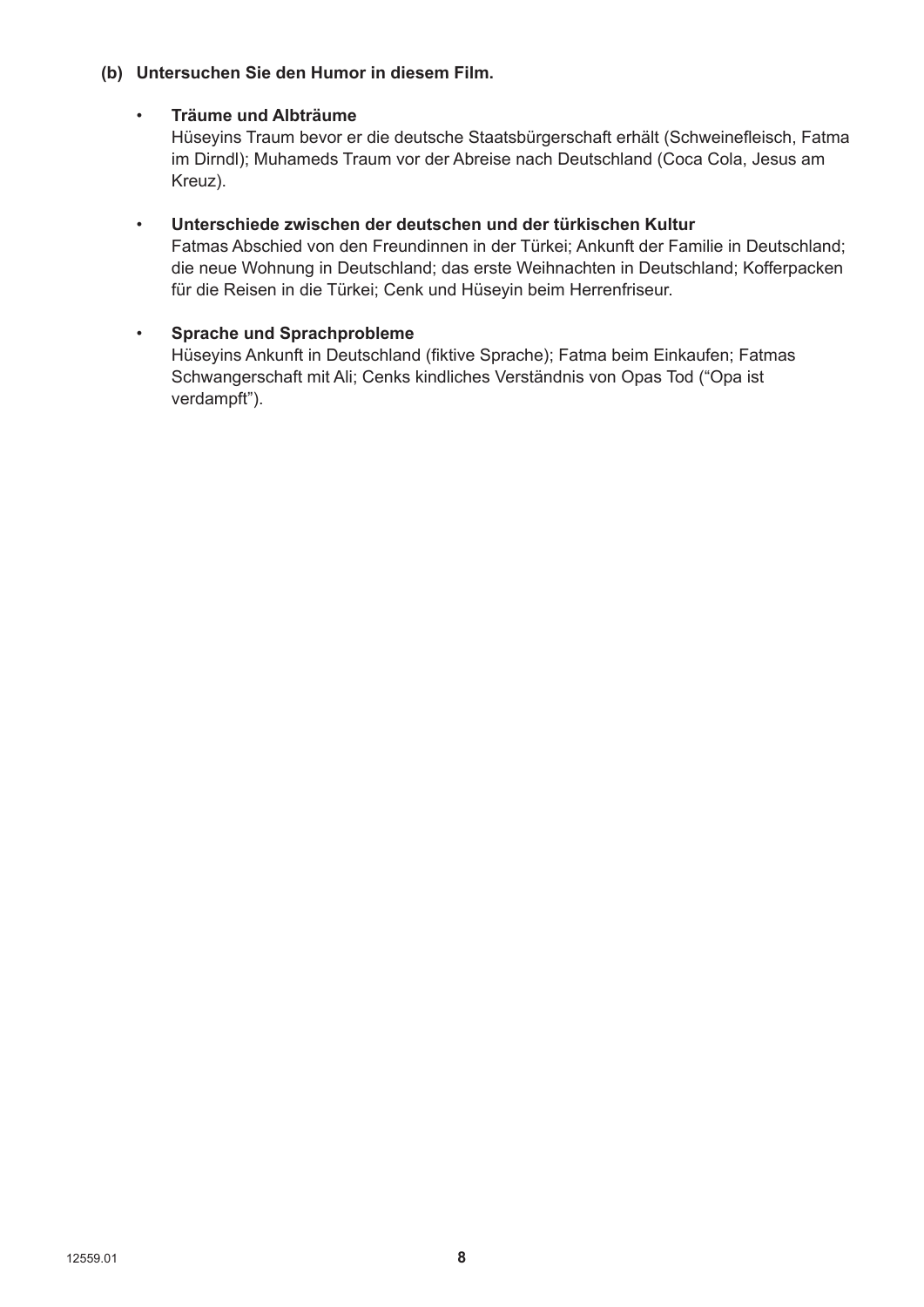#### **2 Rothemund:** *Sophie Scholl – Die letzten Tage*

#### **(a) Beschreiben und analysieren Sie die Person des Robert Mohr.**

- **Sein persönlicher Hintergrund** Kommt aus einfachen Verhältnissen (und hat eine Wut auf die Privilegierten); hat sich hochgearbeitet: Schneider – Polizei – NSDAP – Gestapo er hielt Mädchen und Frauen für unpolitisch sein eigener 19-jähriger Sohn war an der Ostfront
- **Seine Loyalität gegenüber dem NS-Regime** pflichtbewusst, diszipliniert, macht Karriere als Gestapo – Chef

#### • **Seine Selbstzweifel**

er ist beeindruckt von Sophies Charakterstärke aber auch enttäuscht, dass sie so starrsinnig ist und seine Hilfe nicht annimmt; er soll gesagt haben: solche Leute braucht Deutschland eigentlich denkt an seinen Sohn, der auch "Flausen im Kopf" hatte

#### **(b) Inwiefern kann man Sophie Scholl als Vorbild bezeichnen?**

### • **Ihre Arbeit für die Weiße Rose**

aus Überzeugung; vor allem, um die Gruppe zu unterstützen; sie spricht von der Ermordung der Juden und der geisteskranken Kinder – sie will sich für die Machtlosen einsetzen

#### • **Ihr Verhalten während der Verhöre**

sie ist unerschrocken und überzeugend; sie weint vor dem Spiegel; sie betet, als sie nachts Schüsse hört; sie ist verzweifelt, als sie von Christoph Probsts Verhaftung erfährt das Gewissen steht über dem Gesetz sie nimmt Mohrs Angebot nicht an, dass sie sich auf ihren Bruder verlassen habe (die Goldene Brücke)

der Traum vom Kind im weißen Kleid

#### • **Ihre Beziehung zu den anderen Personen im Film**

Loyalität zu ihrem Bruder; will Christoph Probst mit allen Mitteln retten;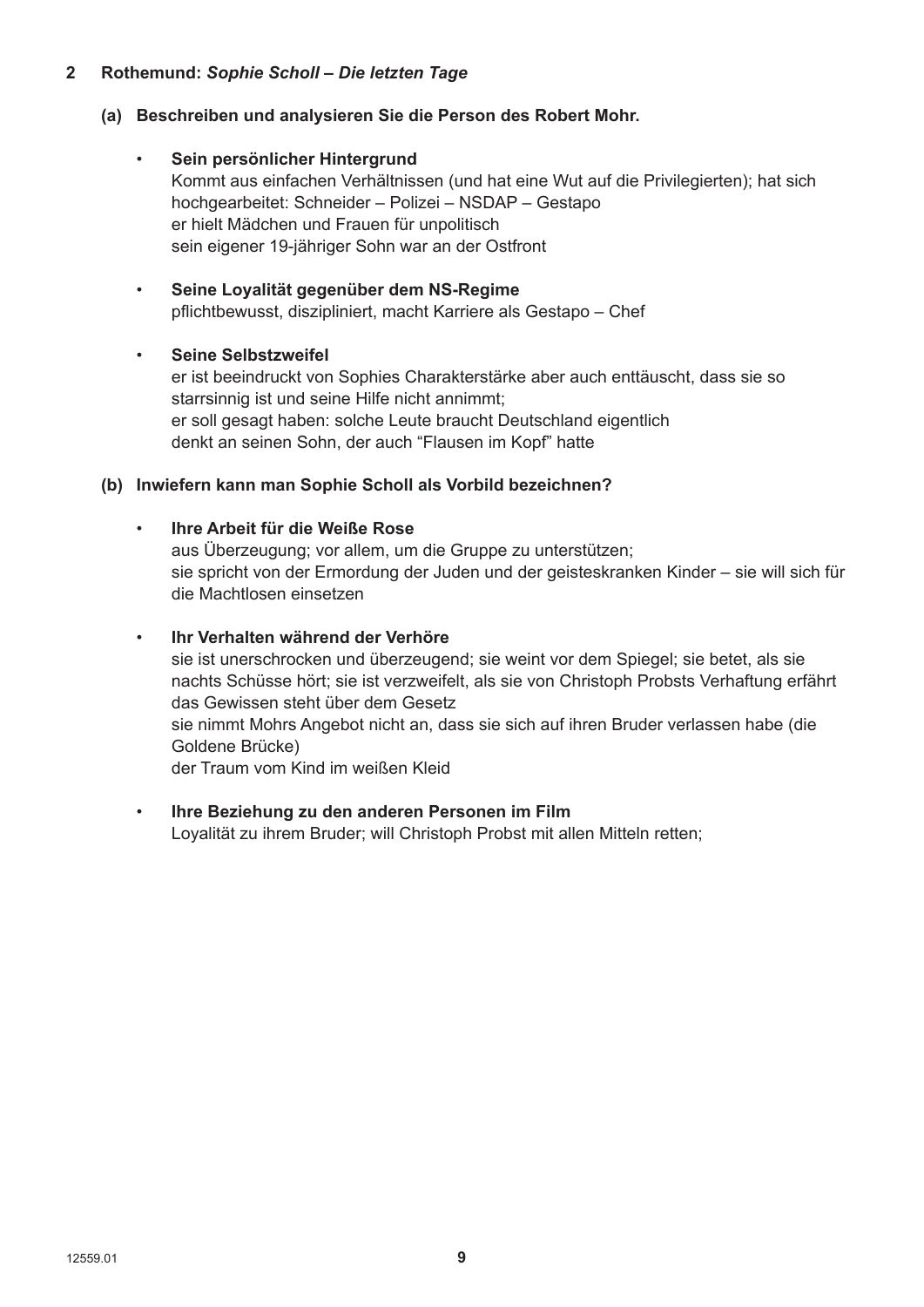#### **3 Becker:** *Good Bye Lenin*

#### **(a) Welche Rolle spielen Lügen in diesem Film?**

#### • **Lügen in der Familie**

- Warum lügen Alex und Ariane ihre Mutter an?
- Alex verheimlicht die politische Wende, um seine Mutter vor einem weiteren Infarkt zu schützen
- die Mutter verheimlicht den echten Grund für Vaters Weggang
- Lara verheimlicht, dass die Mutter Bescheid weiß
- **Lügen in den Medien und Alltagslügen, um die gesellschaftlichen Veränderungen zu verheimlichen** 
	- Alex gestaltet mit seinem Freud Dennis Sendungen der Aktuellen Kamera und baut so ein Lügengebäude auf
	- er erklärt sichtbare gesellschaftliche Veränderungen und gestaltet so nebenbei eine DDR, in der er selbst gern gelebt hätte

#### • **Wie die Lügen aufgedeckt werden**

- das Spannungsverhältnis zwischen Schein und Wirklichkeit zieht sich durch den ganzen Film und auf verschiedenenen Ebenen
- sie führen aber auch dazu, dass Alex mit stressigen und auch lustigen Situationen zurechtkommen muss, um weiterhin glaubhaft zu erscheinen; dies macht ihn äußerst kreativ
- die Lügen in der Familie werden letztendlich aufgedeckt
- Alex glaubt allerdings, dass seine Mutter Christiane die Wahrheit nie erfahren hat

#### **(b) Wie politisch sind die Hauptfiguren in diesem Film?**

#### • **Alex**

- seine unbekümmerte Kindheit in der DDR
- seine Veränderung als Teenager
- wie er sich als junger Mann verantwortungsvoll und zuverlässig um seine Mutter kümmert, seine eigenen Bedürfnisse in den Hintergrund stellt und alles tut, um seine Mutter vor weiteren Infarkten zu schützen
- wie er durch die Krankheit seiner Mutter immer kreativer wird, um die tiefgreifenden gesellschaftlichen Veränderungen zu verheimlichen
- **Christiane**
	- ihr politisches Engagement, nachdem sie von ihrem Mann verlassen wurde
	- ihre Hingabe zum Sozialistischen Land und wie sie anderen hilft (der ideale und auch idealistische DDR Bürger)
	- ihre Liebe zu Alex, dem sie nichts davon erzählt, dass sie über die Wende Bescheid weiß
- **Ariane**
	- ist pragmatischer als Alex, zielstrebig, sieht die Wende als Möglichkeit, die Lebenssituation zu verbessern z.B. bricht sie die Uni ab und will Geld verdienen
	- sie unterstützt zwar Alex, aber nur widerwillig
	- sie ist nicht bereit, dem Vater zu verzeihen